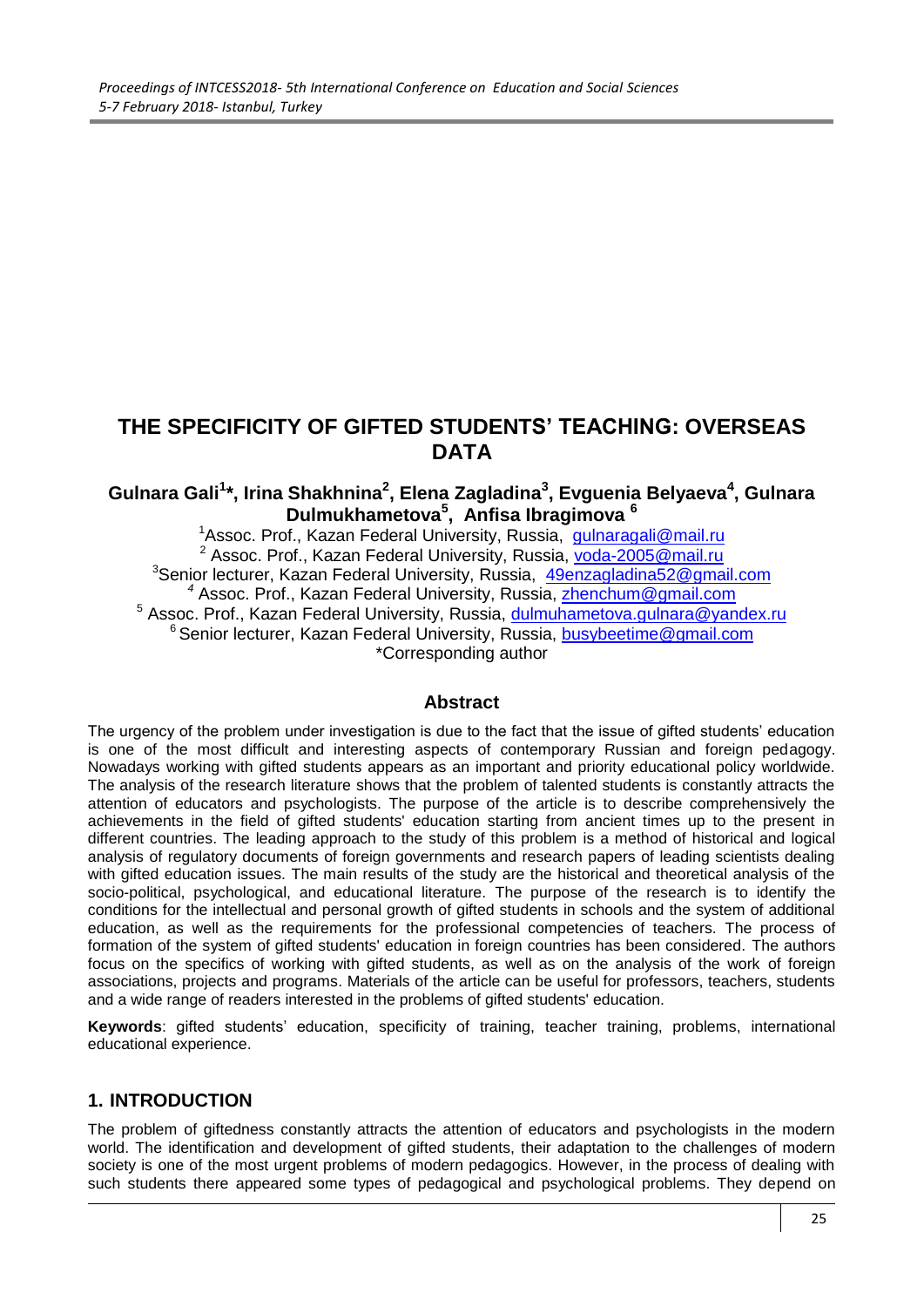variety of types of giftedness and different theoretical approaches and methods, the variability of modern education, and also lack of experts in the sphere of gifted students' training (Jurkevich,1996, p.136). **.** Among the numerous areas of research, the most related to the problem of giftedness is the preparation of scientific and pedagogical personnel for gifted students' education. In this connection it should be noted that one of the urgent tasks of the higher educational institutions is teachers' training for work with gifted students and their parents. Therefore, the work with gifted students and the problem of teachers' training is regarded as one of the most important problem worldwide. From this point of view the experience of foreign developed countries is interesting and useful (The USA, The UK, Germany, France, etc.). The analysis of foreign literature has shown that the main components of professional and personal competence of teachers to work with gifted students are professional teachers' training, professional and personal position, and professional and personal qualities. Moreover, the relevance of the study of international experience is determined by the fact that it has not only theoretical but also practical significance for Russian teachers and that is why it deserves serious attention at the present stage [\(Fakhrutdinova,](https://library.iated.org/authors/Anastasia_Fakhrutdinova) [Gali,](https://library.iated.org/authors/Gulnara_Gali) [& Shakhnina,](https://library.iated.org/authors/Irina_Shakhnina) 2017, pp.4733-4740).

Also it should be pointed out that at the same time, the review of scientific literature suggests that only a small amount of gifted children are able to realize their abilities at the appropriate level, as the gifted children do not have enough experience to overcome the difficulties in training, as well as overcoming their personal development difficulties, the problems of communicating with their classmates, lack of formation of selfcontrol skills, which lead to considerable difficulties in the professional development when they grow up (Fakhrutdinova, Gali, & Mahmutova, 2017, pp.9907-9911). Thus, the purpose of this research is to identify the complex nature of this pedagogical and psychological direction. On the one hand it deals with the process of gifted students' identification, education and development on the other hand it is the problem of teachers' training to work with them.

To investigate this problem, the authors used methods of historical and logical analysis of updated scientific sources.

Taking into consideration international experience, the authors identified the current requirements towards the teachers' qualifications and personal characteristics who deal with gifted students. In this article, the authors also consider different types of problems which gifted students could meet with while being adapted to social contacts and different levels of education. Also the authors of the article researched a great number of conditions which influence the development of this kind of students.

#### **2. METHODOLOGICAL FRAMEWORK**

The objects of our investigation are: 1) to study the main trends of development of the system of gifted students' education in foreign countries from ancient times up to the present 1) to define the priority trends of gifted students' education; 2) to determine the current requirements for work with gifted students; 3) to study the international experience of working with gifted students to enhance the effectiveness of gifted students' education in conditions of the national education system.

For confirmation of the hypothesis we need to turn to a variety of methods:

- the method of historical and logical analysis of regulatory documents of foreign governments and research papers of leading scientists connected with educational issues of gifted students' education;

- study and theoretical analysis and synthesis of social, political and psycho-pedagogical literature;

- analysis, comparison, synthesis and generalization of innovative foreign and domestic pedagogical experience;

- comparison of data of foreign and domestic research on this issue.

The fundamental works of foreign and Russian scientists in the field of pedagogy and psychology (J.Frimen (1999), D.Parker (2011), J.Renzulli (1982), E.Torrens (1995), V.I.Andreev (2010), D.B.Bogoyavlenskaya (2002), N.S. Leytes ( 2004), A.M. Matyushkin (1988), V.I.Panov (2007), A.I.Savenkov (2004), F.L.Ratner (2009), etc.) were the theoretical basis of the study.

The usage of the methodology and methods of existing research contributes to the development of scientific thought in education for gifted students, methods and techniques of research in this area.

It provides the opportunity to comprehensively address the problem of gifted students' education.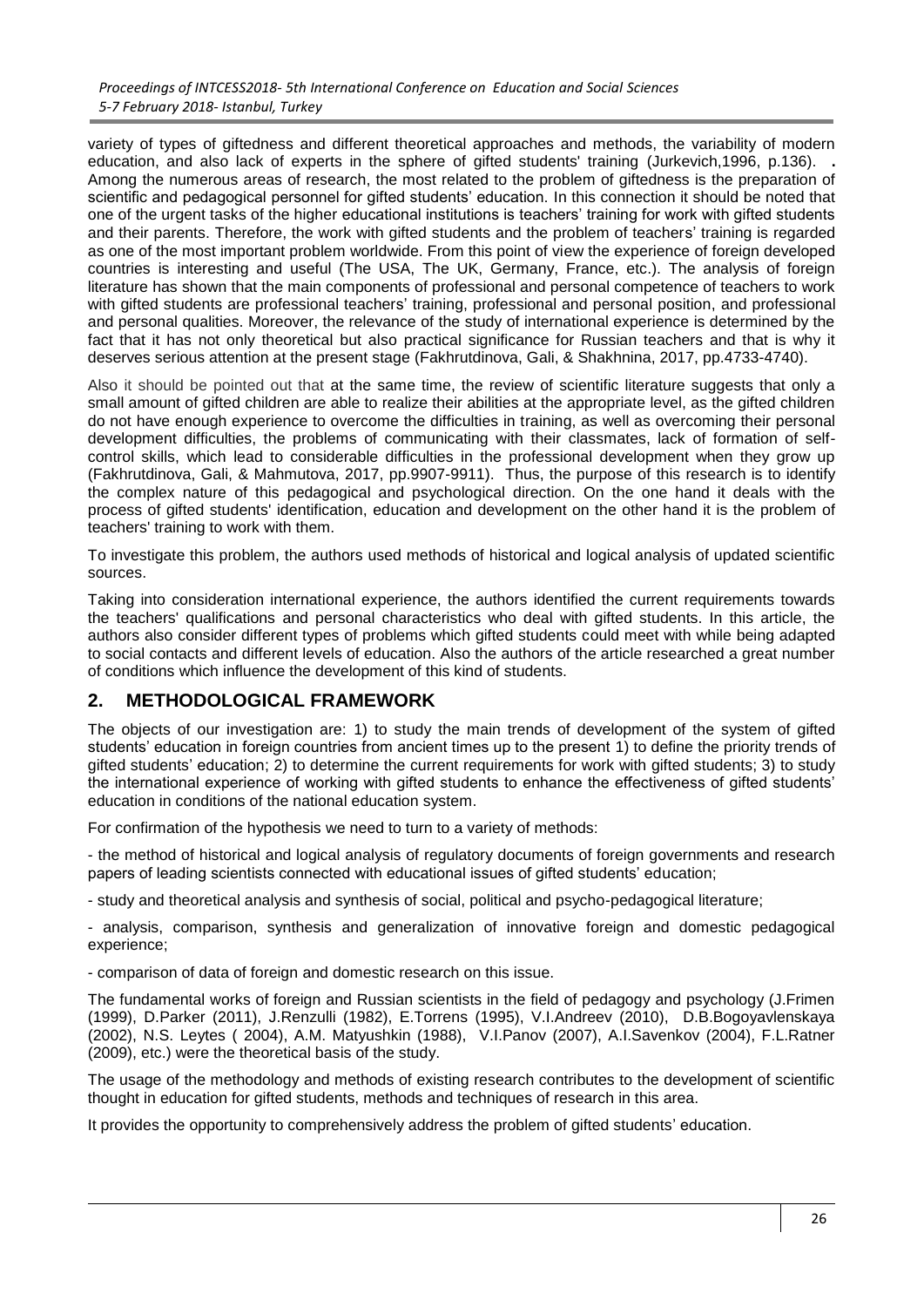### **3. RESULTS**

#### **3.1. Historical Approach to the Problem of Gifted Students' Education And Development in Foreign Countries**

The problem of studying the psychology of giftedness, identification and education of gifted students has its own history and traditions in different countries. In the history of education there is evidence that in the slaveowning states of the Ancient East, Greece and Rome the starting point of family and social education began to exist. In these conditions preference was given to young people with extraordinary abilities. In this regard, it is important to note that emergence of elements of educational theory associated with the training of gifted students can be found in ancient thinkers' works such as Socrates, Plato, Democritus, Aristotle, and others. Their works were devoted to the important ideas of bringing up of a human being. And especially they greatly focused on gifted students' education. Ancient Rome was also characterized by significant progress in the fields of science, law, literature, philosophy and arts. The most famous Roman orator and educator Marcus Fabius Quintilian attached great importance to people with extraordinary abilities. Middle Ages are known as Renaissance, characterized by the support of the government and private sponsors to those who showed creative talent in art, architecture, literature and etc. The golden age of progress made a significant contribution to culture and education. There were a lot of brilliant artists, painters, writers and architects, including Leonardo da Vinci, Dante, Boccaccio, Michelangelo and others (Vainer, Gali, & Shakhnina, 2016, pp.588-594).

The tendency of the development of gifted students' education is also traced in XIX-XXI centuries. It should be noted that in the 60-s in different countries of the world there appeared a tendency of getting up special educational establishments of learning for gifted students. These were based on the theory and practical approaches of brilliant academicians who made a great contribution to the background of talented and gifted youth: B.Bloom, A.Combs, H.Gardner, J.Kagan, J.Renzulli and etc.

Special attention should be paid to European and American models of teacher training, as they have been working with gifted students for a long time.

The United States have a great practical experience in teachers' training to work with gifted students. In various states there is carried out free training and retraining of specialists who are responsible for the identification and education of gifted students: teachers, principals, administrators, and support staff. The certificate which gives the right to teach gifted students is given on completion of the course. In addition, the entire staff (administrators, teachers and tutors) annually receives instructions on the program for gifted students. Within each school district there is a supervisor who monitors the selection process and training under a special program for the most capable pupils. This responsibility can be carried out by the head of Education Department, the training coordinator of gifted students or the inspector for special education. It should also be noted that parents are actively encouraged to participate in the district commissions for work with gifted children (Sook, 1994, pp.61-72). Also there could be mentioned the activity of educational associations such as National Association for Gifted Children (Washington, DC), American Association for Gifted Children (North Carolina at Chapel Hill), the Association of American Colleges and Universities (Washington, DC), Parent Teacher Association, the American Psychological Association (Washington, DC), and others.

In the UK, great attention is paid to the development of skills of working with gifted students in teacher training colleges. Some institutes and colleges conduct these courses with the subsequent issuance of certificates giving the right to teach gifted students. There is a great interest should be given to National Association for Able Children in Education (NACE). It performs a lot of work to promote gifted students' education and teacher training. (NACE, 2016).

In 16 European countries there are permanent training programs for teachers to work with gifted students. In Sweden, teachers can get a master's and doctorate degree in gifted education. All pedagogical universities of Austria have its own teacher training program for gifted education. This situation is typical for Germanspeaking cantons of Switzerland. In Hungary, "Gifted Education" is the main theme in the teacher training program. In Germany, within the framework of the project "Kooperationsverbuende" in 2002, teacher training programs for the gifted received funding (Allodi & Rydelius, 2008, pp.25-28).

Review and analysis of foreign literature have shown that national non-governmental associations that operate in almost all European countries play an important role in drawing the attention of governmental organizations and the general public. They are the initiators of the organization of special training programs for gifted students, training of pedagogical, psychological and administrative staff. They fulfill an independent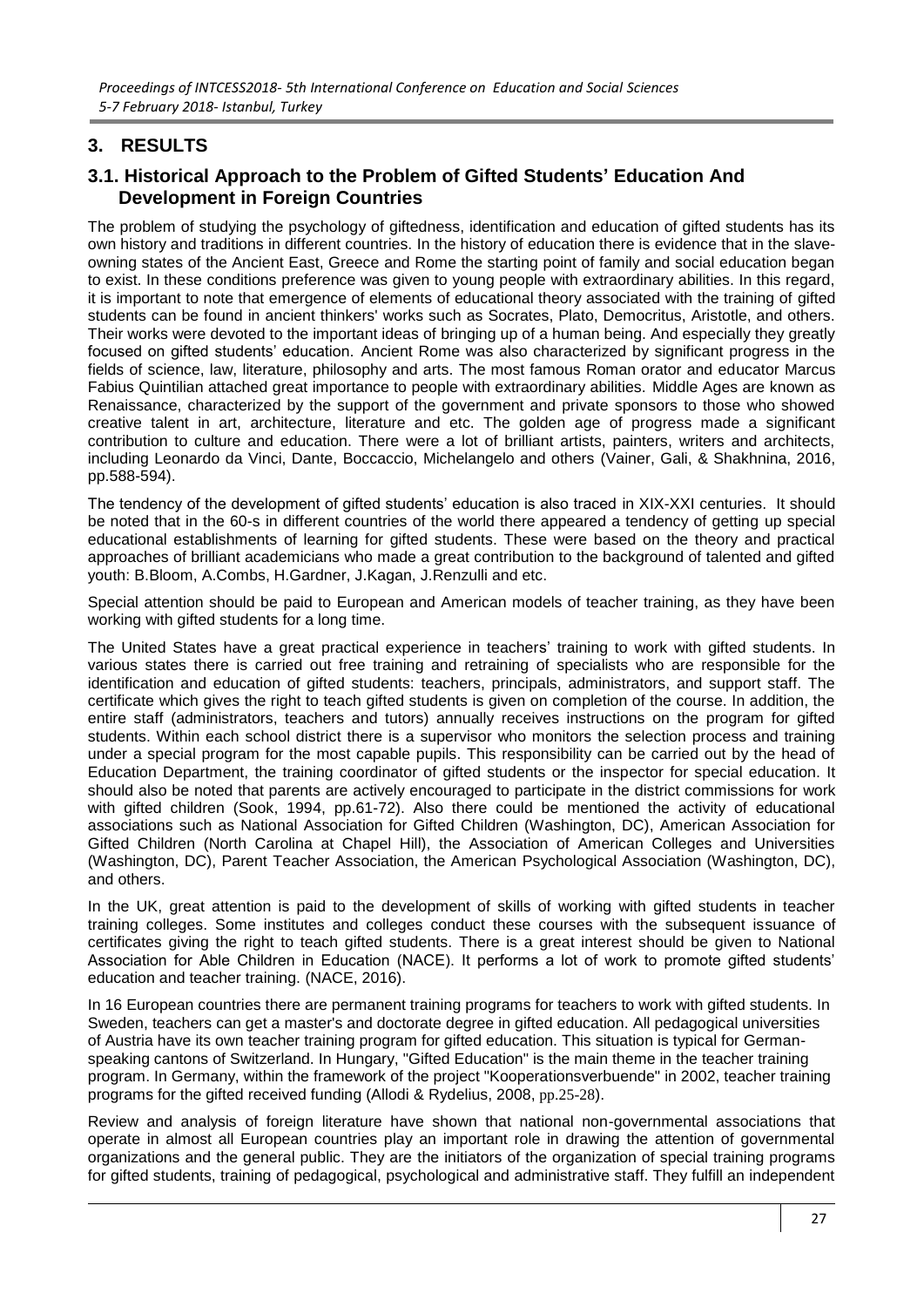expertise of the situation in gifted education and support different kinds of promoting innovation.

It is also necessary to note that in other countries there is also teachers' training to work with gifted students. For example, in Japan and Israel only highly qualified teachers who successfully complete the courses for gifted students can teach gifted. Materials and programs for gifted students' education are prepared and distributed from a central location. In Canada, there is an "association of training and education of talented, gifted and creative children." 10 universities in Canada offer courses on teaching of gifted students. In Montreal University you can receive an additional diploma "in psychology and education of gifted".

The Universities of Australia have qualified training programs for teaching staff of gifted education and retraining of practicing teachers-coordinators for work with gifted. Students who have completed a six-month training courses receive a certificate "Graduate Certificate of Gifted Education", graduated from the two-year course – "Master of Gifted Education".

In New Zealand, an educational center «Reach Educational Consultancy» conducts online courses for teachers working with gifted students. During the classes there is the discussion on the topics of this course. Students of this course are provided with the necessary literature, as well as manuals and guidelines for performing examinations. Each listener has his own online - tutor. After completing the course a certificate is issued.

Based on these aspects, it can be concluded that attention to gifted students' education can be marked from the earliest periods of history. Children's endowment has always been of great concern of educators. The interest towards talented children is explained by the society's needs for progress. Theoretical analysis of foreign education shows that there is a highly developed system of gifted people starting from kindergarten up to the system of higher education.

#### **3.2. Pedagogical Conditions for Gifted Students' Development And Education**

The analysis of foreign literature reveals that the interest in gifted students, as future intellectual and creative elite, increased significantly at the beginning of the XX century. In this connection it should be noted that there appeared a broad discussion of issues related to the identification and development of gifted students with the possibility of building a competent forecasts and effective ways to correct problems that may have gifted students.

It should be noted that there are many issues to work with gifted students, the specific conditions relating to the definition of training, education and development; determining the content, forms and methods of working with them to maximize the educational and developmental effect. In this regard, it is important to note the trend of steady increase of interest on the part of public officials, educators and the public to the problem of gifted students at the state level. In particular, this is reflected in the adoption of certain state regulatory acts, as well as in the implementation of various copyright training programs aimed at the development of gifted students.

The analysis of the organization of work with gifted students reveals a number of problems which require special attention. With regard to the difficulties faced by teachers working with gifted students, the most pressing issue is the lack of the teachers' knowledge about gifted students, about how to identify and develop their talents, and hence the low level of willingness to work with this category of students in general. A common mistake for teachers is the fact that they would rather prefer the intellectual features of a child, rather than his creative abilities. In addition, very often the teacher is not ready to accept the gifted students as the outstanding personalities. This, in turn, leads to the fact that gifted students lose their identity, originality and talent.

Special attention should be paid to that only a small amount of gifted children are able to realize their abilities at the appropriate level, as the gifted children do not have enough experience to overcome the difficulties in training, as well as overcoming their personal development difficulties, the problems of communicating with their classmates, lack of formation of self-control skills, which lead to considerable difficulties in the professional development when they grow up (Porter, 2002) It is also necessary to mention that in practice such children are not properly understood especially in the early stages of their development even by their parents. Sometimes the parents' reaction to the active cognitive abilities of their child could be qualified as the strange one and sometimes even negative. Very often parents do not want to treat their child as something special. And in this point active creative abilities are combined with increased neuropsychic excitability, which could be marked by different factors - number of disorders in appetite, sleep and behavior. Also it could be noted such symptoms as arising headaches, restlessness and etc. As it occurs untimed medical and psychological correction of these symptoms leads to the development of neuroses and other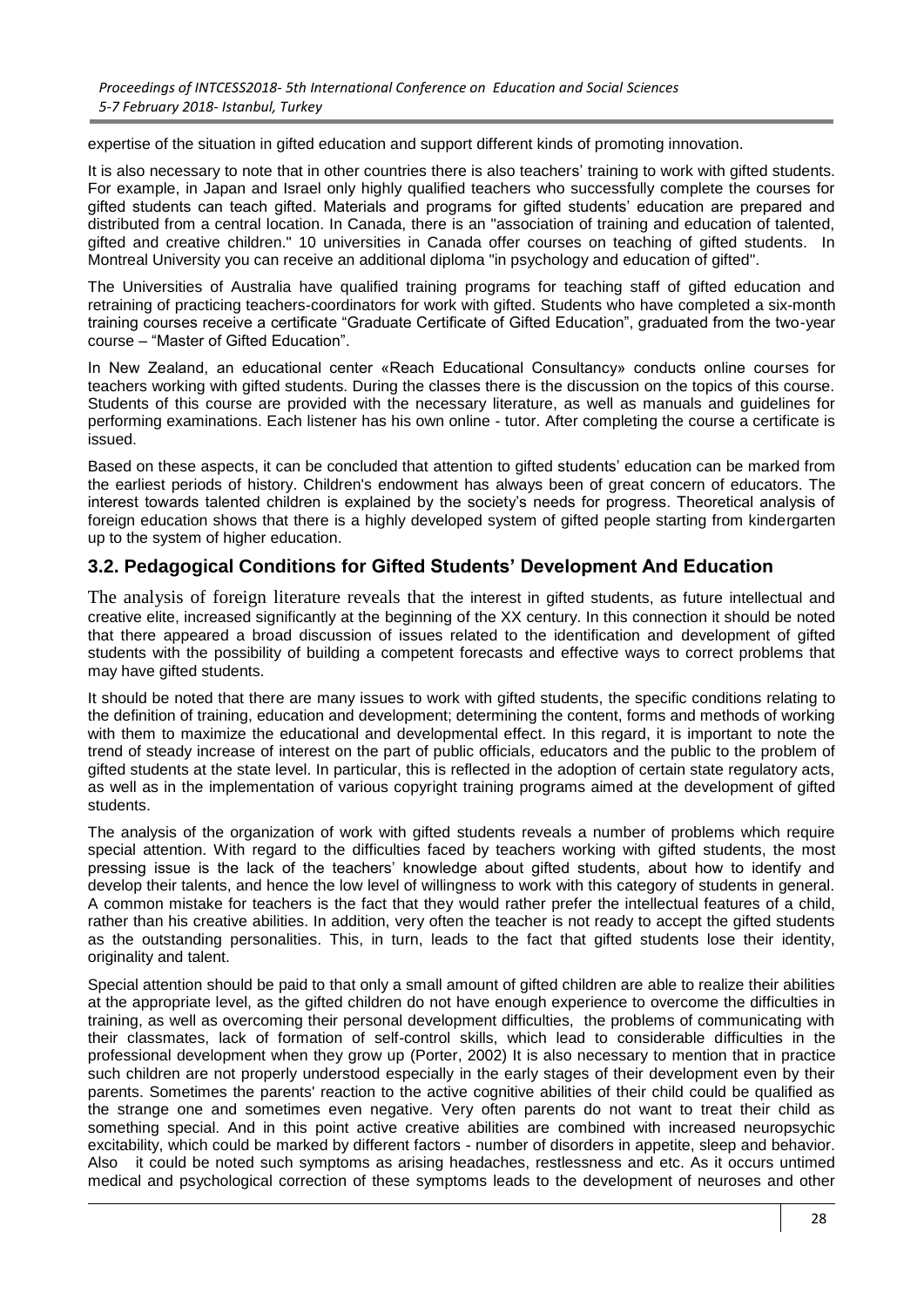psychosomatic diseases (Plucker, Callahan, 2008, 785)

The analysis of foreign literature also reveals the failures of gifted schoolchildren in education generated by both internal and external causes. Among these reasons, psychologists emphasize the impact of socioeconomic and national-cultural conditions. The gifted students from families with low economic status and an unfavorable socio-cultural environment are usually faced by these difficulties. In some countries, the development of gifted girls can be strongly influenced by national and cultural stereotypes of the environment.

All this allows us to conclude that one of the conditions for successful work with gifted students is special teachers' training which is regarded as one of the most important worldwide. It should be noted that the problem of teachers' staff preparation for working with gifted students is widely regarded in foreign and domestic psychological and educational research. The analysis of foreign and domestic literature on the subject has shown that the problem of professional and personal qualifications of teachers working with gifted children is particularly acute at the present time. This study allowed us to draw attention to the following areas of modern special teachers' training to work with gifted students that are being developed abroad:

- participation of state and local education authorities, universities, colleges, community organizations in the preparation of teachers for gifted students;

- focus on improving the education system, taking into account the special needs of gifted people worldwide;

- supporting research centers in the field of identification and education of gifted students;

- training teachers to work with gifted children in the field of further education, because this kind of educational activity is able to expand creativity of a gifted child and gives the opportunity to realize the interests that go beyond the school curriculum;

- a system of training and counseling for teachers, as well as training courses focused on work with gifted students;

- the activities of various national associations and associations of teachers, psychologists and parents of gifted students are important to draw attention to the problems of gifted children and the dissemination of information about them;

- the establishment of a modern system of teacher training to work with gifted students, taking into account psychological and pedagogical features of gifted children;

- development of innovative approaches to training and education of the gifted;

- the use of mentoring programs as the most effective condition for the improvement of education and training of gifted students;

- teacher training for work with gifted children in regular classes, but on individual programs; in special classes in ordinary school structure, as well as in special schools;

- focusing on the cooperation of teachers and parents of gifted students;

- improving the system of professional training for work with gifted students, which is extremely important in the theory and practice of modern education;

- regular international conferences devoted to the study, training and education of the gifted;

- increase in the number of publications and scientific and methodological literature on this subject (Baltzer, 2006, pp.3-4).

In this regard, it is important to note the modern requirements for teachers working with gifted children. Thus, the analysis of research on the problem reveals the following professional competences: competence in one or more specific disciplines, modernization of knowledge and further subject training (with emphasis on the development of students' abilities, including motivation to learn and creativity), a special post-graduate training to work with gifted children and the willingness to further acquisition of knowledge, having sufficient theoretical and methodological knowledge, a proper understanding of the essence of tasks, content, forms and methods of work with gifted students in a modern comprehensive school, the ability to work on a special curriculum, the ability to stimulate creative abilities of student, the ability to consult students, the ability to modify the training in accordance with the results of the diagnostic survey of students' ability, the use of positive experience of colleagues, the ability to plan their work with pupils with the installation of increasing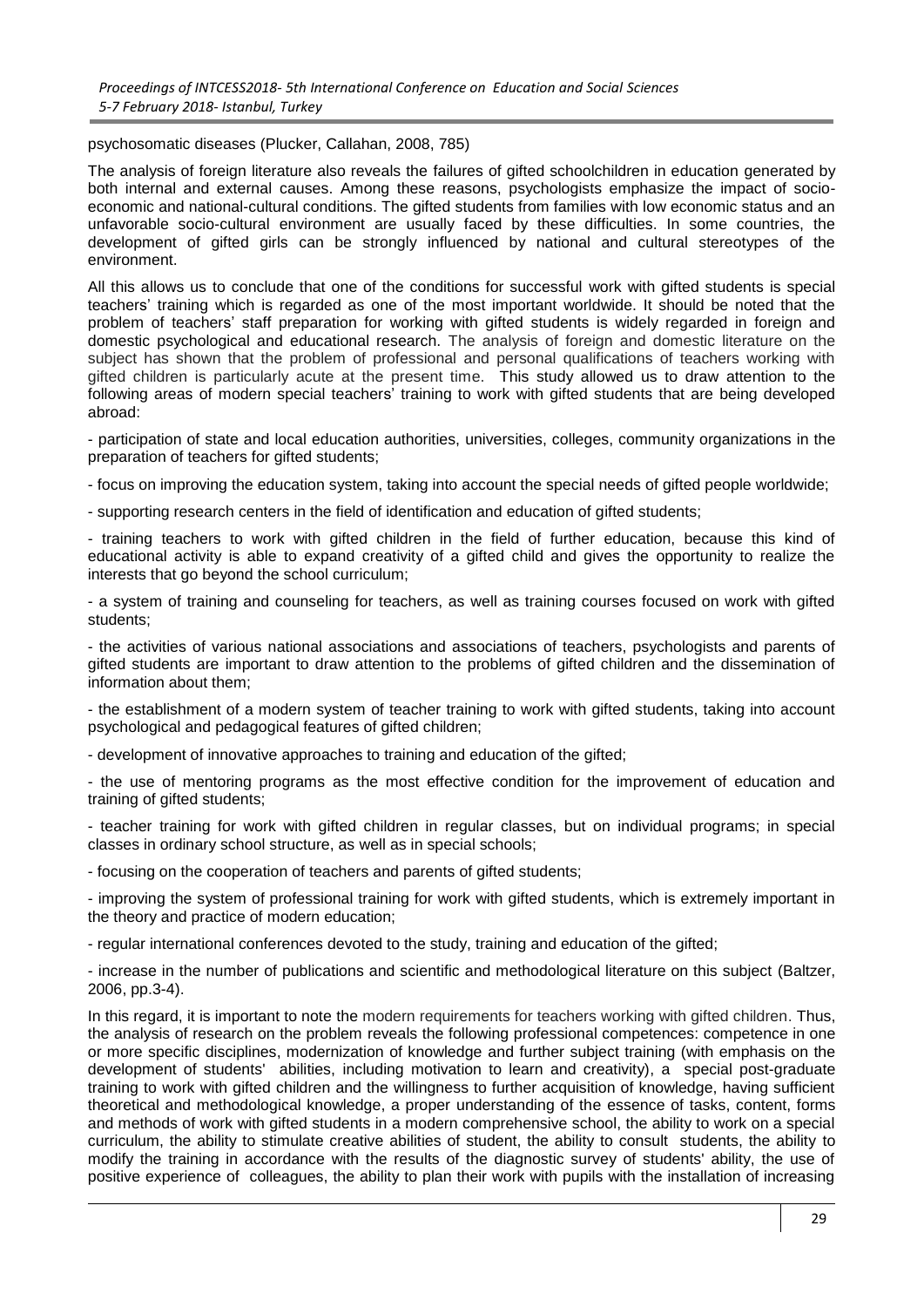interest, to create the necessary conditions for the child's mental development, the use of individual approach, the ability of the teacher to guide discussion on the analysis and the search for new, non-trivial solutions, the ability to predict the actions of the student and his development, the ability to evaluate correctly gifted students' progress, the ability to maintain the enthusiasm of students, to create the necessary conditions and the basis for their creative productive activity.

It is also important to mention about personal qualities of teachers to work with gifted students. Among them we define a positive self-concept, humanistic orientation, understanding and meeting the interests and requests of students who have extraordinary abilities, creativity, emotional stability, professional maturity, active professional and personal position, flexibility, willingness to revise his views and constant selfimprovement, a high level of intellectual development, the capacity for self-analysis and self-criticism, optimism and sense of humor, sensitivity, kindness, a high level of readiness of the teacher to effective innovation, independence, rigor, self-reliance.

### **4. CONCLUSION**

Thus, the analysis of research on the problem of gifted students' development and education has shown that gifted students experience a number of problems as a result of their exceptional abilities: difficulties in dealing with peers; unrealistic assessment of their abilities; pressure from parents and teachers; inflexibility of the curriculum; low motivation for reproductive activity; lack of effective teaching style; school failure; conflict between individual psychological needs of the individual and insufficient opportunities for appropriate training.

All this allows us to conclude that working with gifted students is multifaceted. It requires further research. This problem should be solved taking into account specific socio-psychological circumstances. In our opinion, giftedness is so individual and unique that the question of the optimal conditions for the development of each child should be considered separately. Accordingly, it is very important in the family and at school to find children with bright abilities in time and create favorable conditions for the development of each child. To do this, it is necessary to unite the efforts of all the participants in the educational process (a psychologist, a teacher, parents) and their central task is the formation and development of the talents' ability to self-actualization, to the effective implementation of increased opportunities in the future, in mature professional activity.

The results also led to the conclusion that the specifics of teachers' activity with gifted students is, on the one hand, the need to identify gifted students' abilities, developing various educational environment that conducts to the further development of their intellectual and creative potential, and, on the other hand, the teachers should have a high level of professional psychological teacher training and improve their skills regularly. Teachers working with gifted students also must have certain professional and personal qualities.

## **5. ACKNOWLEDGEMENT**

The work is performed according to the Russian Government Program of Competitive Growth of Kazan Federal University.

## **REFERENCE LIST**

Jurkevich, V.S. (1996). A gifted child: Illusions and Reality. Moscow: Education

[Fakhrutdinova,](https://library.iated.org/authors/Anastasia_Fakhrutdinova) A., [Gali,](https://library.iated.org/authors/Gulnara_Gali) G.,& [Shakhnina,](https://library.iated.org/authors/Irina_Shakhnina) I. (2017). Pedagogical requirements for work with gifted students: teachers training approach. [INTED 2017 Proceedings](https://library.iated.org/publications/INTED2017) 11th International Technology, Education and Development Conference https://library.iated.org/publications/INTED2017

Fakhrutdinova, A., Gali, G., Mahmutova, M. (2017). The teachers' strategies of identifying and development of gifted students in foreign countries. EDULEARN 17 Proceedings 9th International Conference on Education and New Learning Technologies. https://library.iated.org/publications/EDULEARN17/start/1475

Vainer, E.S., Gali, G.F., & Shakhnina, I.Z. (2016). Historic overview of gifted education in foreign countries. International Journal of Humanities and Cultural Studies (IJHCS). <http://www.ijhcs.com/index.php/ijhcs/index>